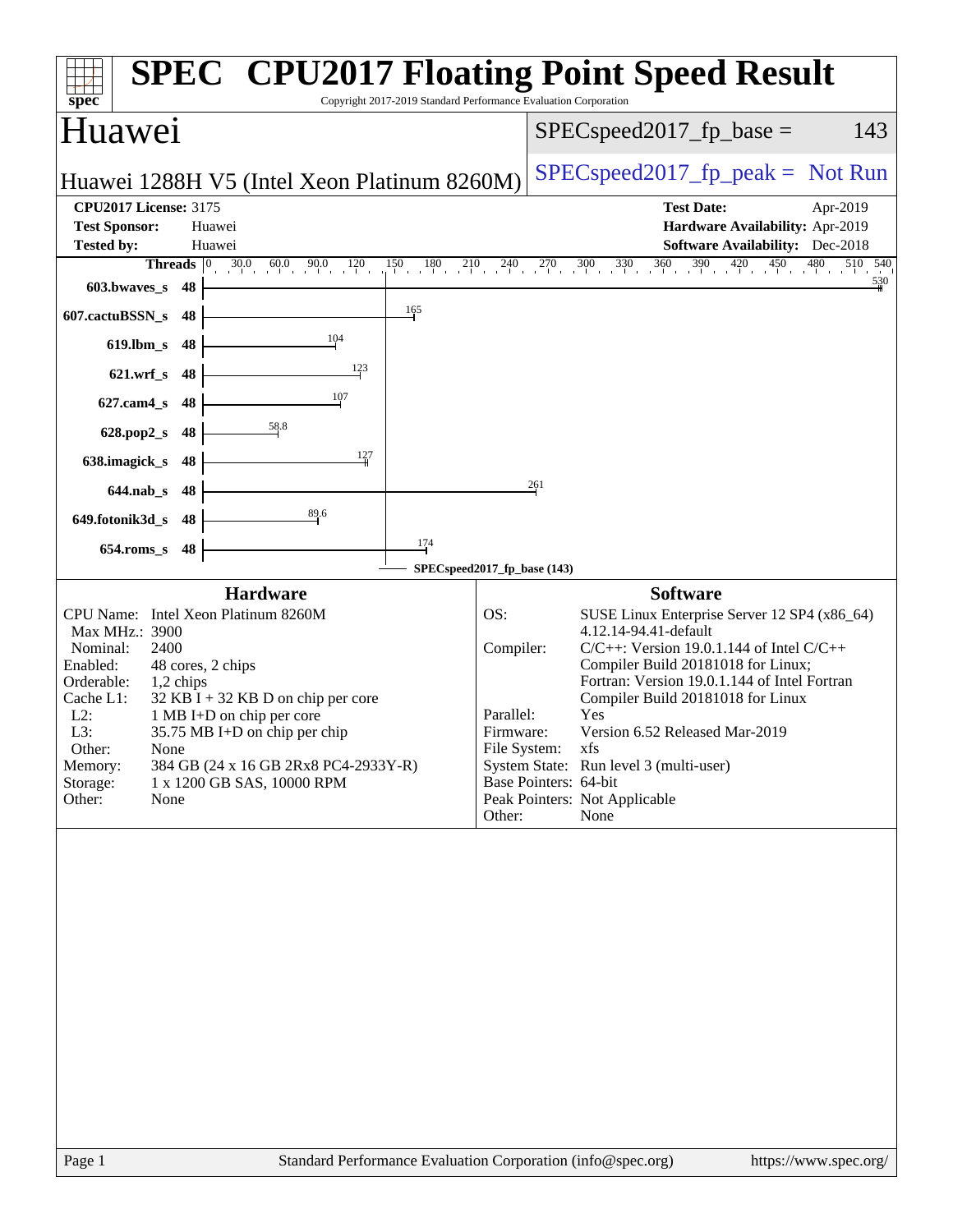| <b>SPEC CPU2017 Floating Point Speed Result</b><br>Spec<br>Copyright 2017-2019 Standard Performance Evaluation Corporation |                |                |       |                |        |                |                |                |                |                   |                |              |                                        |              |
|----------------------------------------------------------------------------------------------------------------------------|----------------|----------------|-------|----------------|--------|----------------|----------------|----------------|----------------|-------------------|----------------|--------------|----------------------------------------|--------------|
| Huawei<br>143<br>$SPEC speed2017_fp\_base =$                                                                               |                |                |       |                |        |                |                |                |                |                   |                |              |                                        |              |
| $SPEC speed2017fr peak = Not Run$<br>Huawei 1288H V5 (Intel Xeon Platinum 8260M)                                           |                |                |       |                |        |                |                |                |                |                   |                |              |                                        |              |
| <b>CPU2017 License: 3175</b>                                                                                               |                |                |       |                |        |                |                |                |                | <b>Test Date:</b> |                |              | Apr-2019                               |              |
| <b>Test Sponsor:</b>                                                                                                       | Huawei         |                |       |                |        |                |                |                |                |                   |                |              | Hardware Availability: Apr-2019        |              |
| <b>Tested by:</b>                                                                                                          | Huawei         |                |       |                |        |                |                |                |                |                   |                |              | <b>Software Availability:</b> Dec-2018 |              |
| <b>Results Table</b>                                                                                                       |                |                |       |                |        |                |                |                |                |                   |                |              |                                        |              |
|                                                                                                                            |                |                |       | <b>Base</b>    |        |                |                |                |                |                   | <b>Peak</b>    |              |                                        |              |
| <b>Benchmark</b>                                                                                                           | <b>Threads</b> | <b>Seconds</b> | Ratio | <b>Seconds</b> | Ratio  | <b>Seconds</b> | <b>Ratio</b>   | <b>Threads</b> | <b>Seconds</b> | <b>Ratio</b>      | <b>Seconds</b> | <b>Ratio</b> | <b>Seconds</b>                         | <b>Ratio</b> |
| 603.bwaves s                                                                                                               | 48             | 111            | 531   | 111            | 530    | 112            | 529            |                |                |                   |                |              |                                        |              |
| 607.cactuBSSN s                                                                                                            | 48             | 101            | 166   | 101            | 165    | 101            | 165            |                |                |                   |                |              |                                        |              |
| $619.$ lbm_s                                                                                                               | 48             | 50.5           | 104   | 50.6           | 104    | 50.4           | 104            |                |                |                   |                |              |                                        |              |
| $621.wrf$ <sub>s</sub>                                                                                                     | 48             | 108            | 123   | 108            | 123    | 108            | 123            |                |                |                   |                |              |                                        |              |
| $627.cam4$ s                                                                                                               | 48             | 82.5           | 107   | 82.4           | 108    | 82.6           | 107            |                |                |                   |                |              |                                        |              |
| $628.pop2_s$                                                                                                               | 48             | 202            | 58.8  | 202            | 58.8   | 204            | 58.3           |                |                |                   |                |              |                                        |              |
| 638.imagick_s                                                                                                              | 48             | 114            | 127   | 112            | 129    | 114            | 127            |                |                |                   |                |              |                                        |              |
| $644$ .nab s                                                                                                               | 48             | 67.0           | 261   | 67.0           | 261    | 67.0           | 261            |                |                |                   |                |              |                                        |              |
| 649.fotonik3d_s                                                                                                            | 48             | 102            | 89.6  | 101            | 90.2   | 102            | 89.3           |                |                |                   |                |              |                                        |              |
| 654.roms_s                                                                                                                 | 48             | 90.1           | 175   | 90.4           | 174    | 90.4           | 174            |                |                |                   |                |              |                                        |              |
| $SPECspeed2017_fp\_base =$<br>143                                                                                          |                |                |       |                |        |                |                |                |                |                   |                |              |                                        |              |
| $SPEC speed2017_fp_peak =$<br><b>Not Run</b>                                                                               |                |                |       |                |        |                |                |                |                |                   |                |              |                                        |              |
| Results appear in the order in which they were run. Bold underlined text indicates a median measurement.                   |                |                |       |                |        |                |                |                |                |                   |                |              |                                        |              |
| <b>Operating System Notes</b><br>Stack size set to unlimited using "ulimit -s unlimited"                                   |                |                |       |                |        |                |                |                |                |                   |                |              |                                        |              |
|                                                                                                                            |                |                |       |                | $\sim$ |                | $\blacksquare$ |                |                |                   |                |              |                                        |              |

## **[General Notes](http://www.spec.org/auto/cpu2017/Docs/result-fields.html#GeneralNotes)**

Environment variables set by runcpu before the start of the run: KMP\_AFFINITY = "granularity=fine,compact" LD\_LIBRARY\_PATH = "/spec2017/lib/ia32:/spec2017/lib/intel64" OMP\_STACKSIZE = "192M"

 Binaries compiled on a system with 1x Intel Core i9-7900X CPU + 32GB RAM memory using Redhat Enterprise Linux 7.5 Transparent Huge Pages enabled by default Prior to runcpu invocation Filesystem page cache synced and cleared with: sync; echo 3> /proc/sys/vm/drop\_caches Yes: The test sponsor attests, as of date of publication, that CVE-2017-5754 (Meltdown) is mitigated in the system as tested and documented. Yes: The test sponsor attests, as of date of publication, that CVE-2017-5753 (Spectre variant 1) is mitigated in the system as tested and documented. Yes: The test sponsor attests, as of date of publication, that CVE-2017-5715 (Spectre variant 2) is mitigated in the system as tested and documented.

## **[Platform Notes](http://www.spec.org/auto/cpu2017/Docs/result-fields.html#PlatformNotes)**

 BIOS configuration: Power Policy Set to Load Balance Hyper-Threading Set to Disable

**(Continued on next page)**

Page 2 Standard Performance Evaluation Corporation [\(info@spec.org\)](mailto:info@spec.org) <https://www.spec.org/>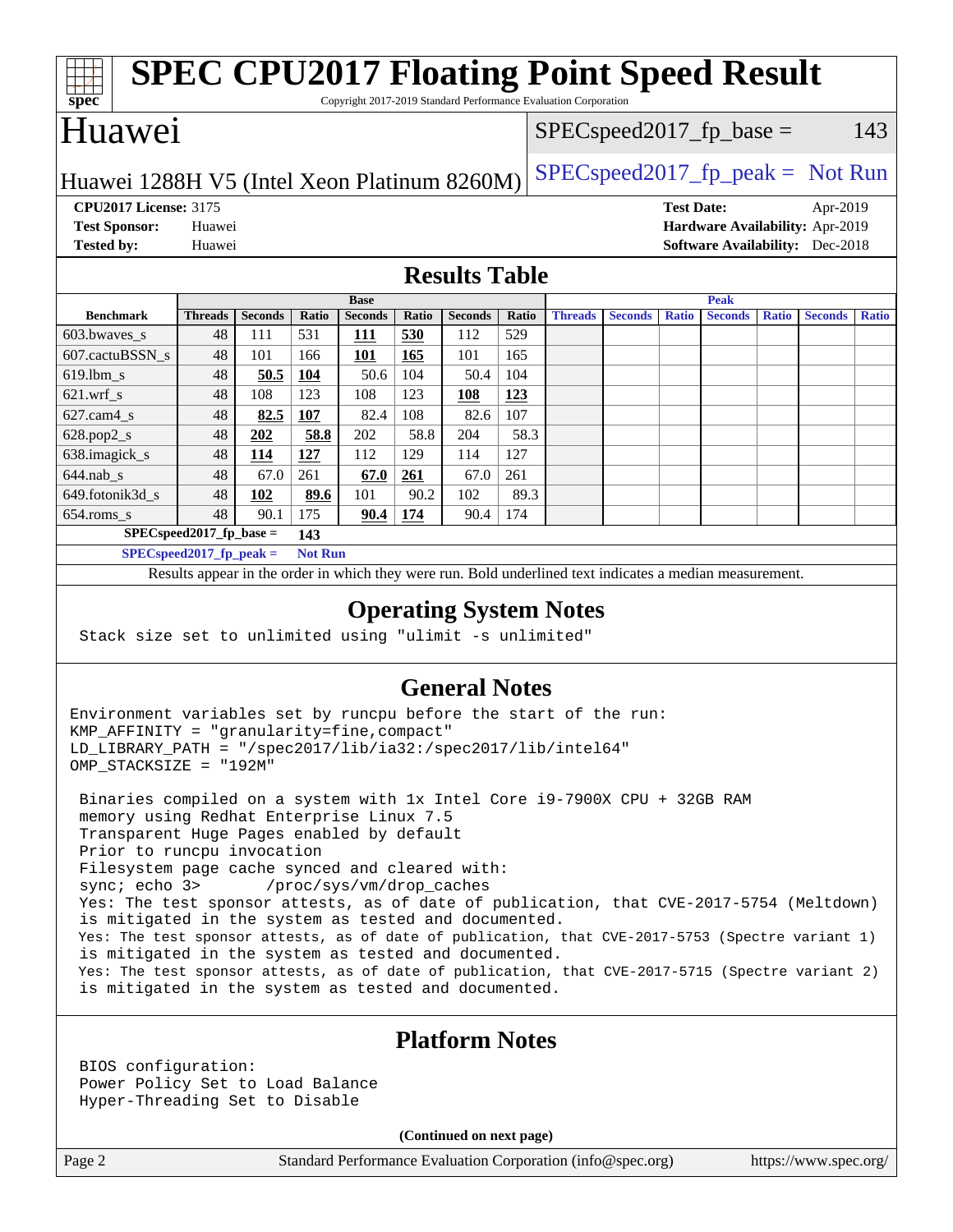| spec                                                                                                                                                                                                                                                                                                                                                                                                                                                                                                                                                                                                                                                                                                                                                                                                                                                                                                                                                                                                                                                                                                                                                                                                                                                                                                                                                                                                                                                                                                                                                                                   | Copyright 2017-2019 Standard Performance Evaluation Corporation | <b>SPEC CPU2017 Floating Point Speed Result</b>                                                            |  |  |  |
|----------------------------------------------------------------------------------------------------------------------------------------------------------------------------------------------------------------------------------------------------------------------------------------------------------------------------------------------------------------------------------------------------------------------------------------------------------------------------------------------------------------------------------------------------------------------------------------------------------------------------------------------------------------------------------------------------------------------------------------------------------------------------------------------------------------------------------------------------------------------------------------------------------------------------------------------------------------------------------------------------------------------------------------------------------------------------------------------------------------------------------------------------------------------------------------------------------------------------------------------------------------------------------------------------------------------------------------------------------------------------------------------------------------------------------------------------------------------------------------------------------------------------------------------------------------------------------------|-----------------------------------------------------------------|------------------------------------------------------------------------------------------------------------|--|--|--|
| Huawei                                                                                                                                                                                                                                                                                                                                                                                                                                                                                                                                                                                                                                                                                                                                                                                                                                                                                                                                                                                                                                                                                                                                                                                                                                                                                                                                                                                                                                                                                                                                                                                 |                                                                 | $SPEC speed2017fr base =$<br>143                                                                           |  |  |  |
| Huawei 1288H V5 (Intel Xeon Platinum 8260M)                                                                                                                                                                                                                                                                                                                                                                                                                                                                                                                                                                                                                                                                                                                                                                                                                                                                                                                                                                                                                                                                                                                                                                                                                                                                                                                                                                                                                                                                                                                                            |                                                                 | $SPEC speed2017fr peak = Not Run$                                                                          |  |  |  |
| <b>CPU2017 License: 3175</b><br><b>Test Sponsor:</b><br>Huawei<br><b>Tested by:</b><br>Huawei                                                                                                                                                                                                                                                                                                                                                                                                                                                                                                                                                                                                                                                                                                                                                                                                                                                                                                                                                                                                                                                                                                                                                                                                                                                                                                                                                                                                                                                                                          |                                                                 | <b>Test Date:</b><br>Apr-2019<br>Hardware Availability: Apr-2019<br><b>Software Availability:</b> Dec-2018 |  |  |  |
|                                                                                                                                                                                                                                                                                                                                                                                                                                                                                                                                                                                                                                                                                                                                                                                                                                                                                                                                                                                                                                                                                                                                                                                                                                                                                                                                                                                                                                                                                                                                                                                        |                                                                 |                                                                                                            |  |  |  |
| <b>Platform Notes (Continued)</b><br>XPT Prefetch Set to Enabled<br>Sysinfo program /spec2017/bin/sysinfo<br>Rev: r5974 of 2018-05-19 9bcde8f2999c33d61f64985e45859ea9<br>running on sles12sp4 Thu Apr 11 17:40:41 2019<br>SUT (System Under Test) info as seen by some common utilities.<br>For more information on this section, see<br>https://www.spec.org/cpu2017/Docs/config.html#sysinfo<br>From /proc/cpuinfo<br>model name: $Intel(R)$ Xeon(R) Platinum 8260M CPU @ 2.40GHz<br>"physical id"s (chips)<br>2<br>48 "processors"<br>cores, siblings (Caution: counting these is hw and system dependent. The following<br>excerpts from /proc/cpuinfo might not be reliable. Use with caution.)<br>cpu cores : 24<br>siblings : 24<br>physical 0: cores 0 1 2 3 4 5 6 8 9 10 11 12 13 16 17 18 19 20 21 25 26 27 28 29<br>physical 1: cores 0 1 2 3 4 5 6 8 10 11 12 13 16 17 18 19 20 21 24 25 26 27 28 29<br>From lscpu:<br>Architecture:<br>x86 64<br>$32$ -bit, $64$ -bit<br>$CPU$ op-mode( $s$ ):<br>Little Endian<br>Byte Order:<br>CPU(s):<br>48<br>On-line $CPU(s)$ list:<br>$0 - 47$<br>$Thread(s)$ per core:<br>1<br>Core(s) per socket:<br>24<br>Socket(s):<br>2<br>$\overline{a}$<br>NUMA $node(s)$ :<br>Vendor ID:<br>GenuineIntel<br>CPU family:<br>6<br>Model:<br>85<br>Intel(R) Xeon(R) Platinum 8260M CPU @ 2.40GHz<br>Model name:<br>6<br>Stepping:<br>CPU MHz:<br>2400.000<br>3900.0000<br>CPU max MHz:<br>CPU min MHz:<br>1000.0000<br>BogoMIPS:<br>4800.00<br>Virtualization:<br>$VT - x$<br>L1d cache:<br>32K<br>Lli cache:<br>32K<br>$L2$ cache:<br>1024K |                                                                 |                                                                                                            |  |  |  |
| L3 cache:<br>NUMA node0 CPU(s):                                                                                                                                                                                                                                                                                                                                                                                                                                                                                                                                                                                                                                                                                                                                                                                                                                                                                                                                                                                                                                                                                                                                                                                                                                                                                                                                                                                                                                                                                                                                                        | 36608K<br>$0 - 23$                                              |                                                                                                            |  |  |  |
| NUMA node1 CPU(s):<br>Flags:                                                                                                                                                                                                                                                                                                                                                                                                                                                                                                                                                                                                                                                                                                                                                                                                                                                                                                                                                                                                                                                                                                                                                                                                                                                                                                                                                                                                                                                                                                                                                           | $24 - 47$                                                       | fpu vme de pse tsc msr pae mce cx8 apic sep mtrr pge mca cmov                                              |  |  |  |
|                                                                                                                                                                                                                                                                                                                                                                                                                                                                                                                                                                                                                                                                                                                                                                                                                                                                                                                                                                                                                                                                                                                                                                                                                                                                                                                                                                                                                                                                                                                                                                                        | (Continued on next page)                                        |                                                                                                            |  |  |  |
| Page 3                                                                                                                                                                                                                                                                                                                                                                                                                                                                                                                                                                                                                                                                                                                                                                                                                                                                                                                                                                                                                                                                                                                                                                                                                                                                                                                                                                                                                                                                                                                                                                                 | Standard Performance Evaluation Corporation (info@spec.org)     | https://www.spec.org/                                                                                      |  |  |  |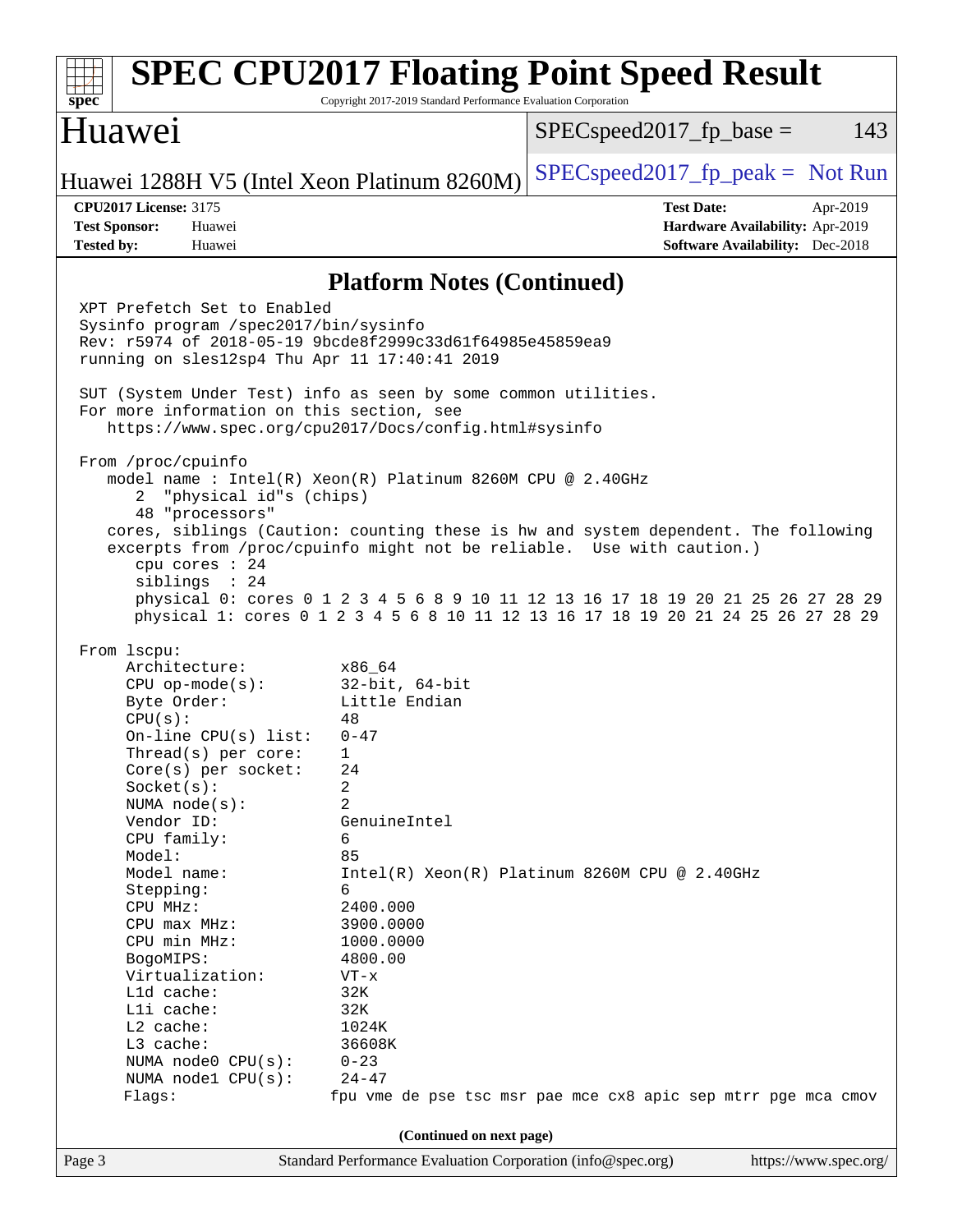| $SPEC speed2017_fp\_base =$<br>Huawei 1288H V5 (Intel Xeon Platinum 8260M)<br><b>Test Date:</b><br><b>CPU2017 License: 3175</b><br>Apr-2019<br><b>Test Sponsor:</b><br>Huawei<br>Hardware Availability: Apr-2019<br><b>Software Availability:</b> Dec-2018<br><b>Tested by:</b><br>Huawei<br><b>Platform Notes (Continued)</b><br>pat pse36 clflush dts acpi mmx fxsr sse sse2 ss ht tm pbe syscall nx pdpelgb rdtscp<br>lm constant_tsc art arch_perfmon pebs bts rep_good nopl xtopology nonstop_tsc cpuid<br>aperfmperf pni pclmulqdq dtes64 monitor ds_cpl vmx smx est tm2 ssse3 sdbg fma cx16<br>xtpr pdcm pcid dca sse4_1 sse4_2 x2apic movbe popcnt tsc_deadline_timer aes xsave<br>avx f16c rdrand lahf_lm abm 3dnowprefetch cpuid_fault epb cat_13 cdp_13<br>invpcid_single ssbd mba ibrs ibpb stibp tpr_shadow vnmi flexpriority ept vpid<br>fsgsbase tsc_adjust bmil hle avx2 smep bmi2 erms invpcid rtm cqm mpx rdt_a avx512f<br>avx512dq rdseed adx smap clflushopt clwb intel_pt avx512cd avx512bw avx512vl<br>xsaveopt xsavec xgetbvl xsaves cqm_llc cqm_occup_llc cqm_mbm_total cqm_mbm_local<br>dtherm ida arat pln pts pku ospke avx512_vnni flush_lld arch_capabilities<br>/proc/cpuinfo cache data<br>cache size : 36608 KB<br>From numactl --hardware<br>WARNING: a numactl 'node' might or might not correspond to a<br>physical chip.<br>$available: 2 nodes (0-1)$<br>node 0 cpus: 0 1 2 3 4 5 6 7 8 9 10 11 12 13 14 15 16 17 18 19 20 21 22 23<br>node 0 size: 191932 MB<br>node 0 free: 189942 MB<br>node 1 cpus: 24 25 26 27 28 29 30 31 32 33 34 35 36 37 38 39 40 41 42 43 44 45 46 47<br>node 1 size: 193249 MB<br>node 1 free: 192019 MB<br>node distances:<br>node<br>$\Omega$<br>1<br>10<br>21<br>0 :<br>1:<br>21 10<br>From /proc/meminfo<br>MemTotal:<br>394426256 kB<br>HugePages_Total:<br>$\Omega$<br>Hugepagesize:<br>2048 kB<br>From /etc/*release* /etc/*version*<br>$S$ uSE-release:<br>SUSE Linux Enterprise Server 12 (x86_64)<br>$VERSION = 12$<br>$PATCHLEVEL = 4$<br># This file is deprecated and will be removed in a future service pack or release.<br># Please check /etc/os-release for details about this release.<br>os-release:<br>NAME="SLES"<br>VERSION="12-SP4"<br>VERSION_ID="12.4"<br>PRETTY_NAME="SUSE Linux Enterprise Server 12 SP4"<br>ID="sles"<br>ANSI_COLOR="0;32"<br>(Continued on next page)<br>Standard Performance Evaluation Corporation (info@spec.org)<br>https://www.spec.org/<br>Page 4 | <b>SPEC CPU2017 Floating Point Speed Result</b><br>Copyright 2017-2019 Standard Performance Evaluation Corporation<br>$spec^*$ |                                   |
|-----------------------------------------------------------------------------------------------------------------------------------------------------------------------------------------------------------------------------------------------------------------------------------------------------------------------------------------------------------------------------------------------------------------------------------------------------------------------------------------------------------------------------------------------------------------------------------------------------------------------------------------------------------------------------------------------------------------------------------------------------------------------------------------------------------------------------------------------------------------------------------------------------------------------------------------------------------------------------------------------------------------------------------------------------------------------------------------------------------------------------------------------------------------------------------------------------------------------------------------------------------------------------------------------------------------------------------------------------------------------------------------------------------------------------------------------------------------------------------------------------------------------------------------------------------------------------------------------------------------------------------------------------------------------------------------------------------------------------------------------------------------------------------------------------------------------------------------------------------------------------------------------------------------------------------------------------------------------------------------------------------------------------------------------------------------------------------------------------------------------------------------------------------------------------------------------------------------------------------------------------------------------------------------------------------------------------------------------------------------------------------------------------------------------------------------------------------------------|--------------------------------------------------------------------------------------------------------------------------------|-----------------------------------|
|                                                                                                                                                                                                                                                                                                                                                                                                                                                                                                                                                                                                                                                                                                                                                                                                                                                                                                                                                                                                                                                                                                                                                                                                                                                                                                                                                                                                                                                                                                                                                                                                                                                                                                                                                                                                                                                                                                                                                                                                                                                                                                                                                                                                                                                                                                                                                                                                                                                                       | Huawei                                                                                                                         | 143                               |
|                                                                                                                                                                                                                                                                                                                                                                                                                                                                                                                                                                                                                                                                                                                                                                                                                                                                                                                                                                                                                                                                                                                                                                                                                                                                                                                                                                                                                                                                                                                                                                                                                                                                                                                                                                                                                                                                                                                                                                                                                                                                                                                                                                                                                                                                                                                                                                                                                                                                       |                                                                                                                                | $SPEC speed2017fr peak = Not Run$ |
|                                                                                                                                                                                                                                                                                                                                                                                                                                                                                                                                                                                                                                                                                                                                                                                                                                                                                                                                                                                                                                                                                                                                                                                                                                                                                                                                                                                                                                                                                                                                                                                                                                                                                                                                                                                                                                                                                                                                                                                                                                                                                                                                                                                                                                                                                                                                                                                                                                                                       |                                                                                                                                |                                   |
|                                                                                                                                                                                                                                                                                                                                                                                                                                                                                                                                                                                                                                                                                                                                                                                                                                                                                                                                                                                                                                                                                                                                                                                                                                                                                                                                                                                                                                                                                                                                                                                                                                                                                                                                                                                                                                                                                                                                                                                                                                                                                                                                                                                                                                                                                                                                                                                                                                                                       |                                                                                                                                |                                   |
|                                                                                                                                                                                                                                                                                                                                                                                                                                                                                                                                                                                                                                                                                                                                                                                                                                                                                                                                                                                                                                                                                                                                                                                                                                                                                                                                                                                                                                                                                                                                                                                                                                                                                                                                                                                                                                                                                                                                                                                                                                                                                                                                                                                                                                                                                                                                                                                                                                                                       |                                                                                                                                |                                   |
|                                                                                                                                                                                                                                                                                                                                                                                                                                                                                                                                                                                                                                                                                                                                                                                                                                                                                                                                                                                                                                                                                                                                                                                                                                                                                                                                                                                                                                                                                                                                                                                                                                                                                                                                                                                                                                                                                                                                                                                                                                                                                                                                                                                                                                                                                                                                                                                                                                                                       |                                                                                                                                |                                   |
|                                                                                                                                                                                                                                                                                                                                                                                                                                                                                                                                                                                                                                                                                                                                                                                                                                                                                                                                                                                                                                                                                                                                                                                                                                                                                                                                                                                                                                                                                                                                                                                                                                                                                                                                                                                                                                                                                                                                                                                                                                                                                                                                                                                                                                                                                                                                                                                                                                                                       |                                                                                                                                |                                   |
|                                                                                                                                                                                                                                                                                                                                                                                                                                                                                                                                                                                                                                                                                                                                                                                                                                                                                                                                                                                                                                                                                                                                                                                                                                                                                                                                                                                                                                                                                                                                                                                                                                                                                                                                                                                                                                                                                                                                                                                                                                                                                                                                                                                                                                                                                                                                                                                                                                                                       |                                                                                                                                |                                   |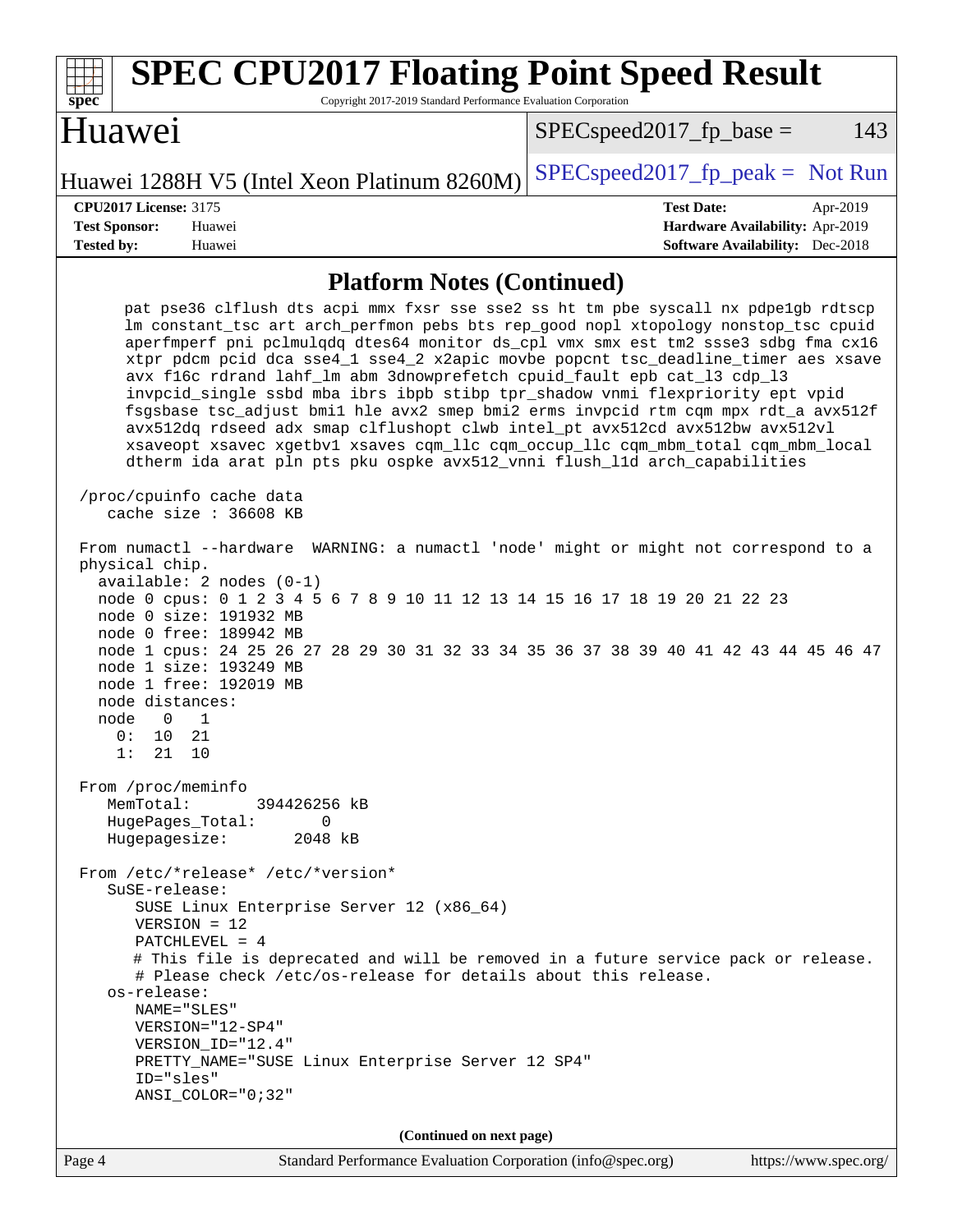| <b>SPEC CPU2017 Floating Point Speed Result</b><br>spec <sup>®</sup><br>Copyright 2017-2019 Standard Performance Evaluation Corporation                                                                                                                                                                                                                                             |                                                                                                            |  |  |  |  |
|-------------------------------------------------------------------------------------------------------------------------------------------------------------------------------------------------------------------------------------------------------------------------------------------------------------------------------------------------------------------------------------|------------------------------------------------------------------------------------------------------------|--|--|--|--|
| Huawei                                                                                                                                                                                                                                                                                                                                                                              | 143<br>$SPEC speed2017_fp\_base =$                                                                         |  |  |  |  |
| Huawei 1288H V5 (Intel Xeon Platinum 8260M)                                                                                                                                                                                                                                                                                                                                         | $SPEC speed2017fr peak = Not Run$                                                                          |  |  |  |  |
| <b>CPU2017 License: 3175</b><br><b>Test Sponsor:</b><br>Huawei<br><b>Tested by:</b><br>Huawei                                                                                                                                                                                                                                                                                       | <b>Test Date:</b><br>Apr-2019<br>Hardware Availability: Apr-2019<br><b>Software Availability:</b> Dec-2018 |  |  |  |  |
| <b>Platform Notes (Continued)</b>                                                                                                                                                                                                                                                                                                                                                   |                                                                                                            |  |  |  |  |
| CPE_NAME="cpe:/o:suse:sles:12:sp4"                                                                                                                                                                                                                                                                                                                                                  |                                                                                                            |  |  |  |  |
| uname $-a$ :<br>Linux sles12sp4 4.12.14-94.41-default #1 SMP Wed Oct 31 12:25:04 UTC 2018 (3090901)<br>x86_64 x86_64 x86_64 GNU/Linux                                                                                                                                                                                                                                               |                                                                                                            |  |  |  |  |
| Kernel self-reported vulnerability status:                                                                                                                                                                                                                                                                                                                                          |                                                                                                            |  |  |  |  |
| CVE-2017-5754 (Meltdown):<br>Not affected<br>CVE-2017-5753 (Spectre variant 1): Mitigation: __user pointer sanitization<br>CVE-2017-5715 (Spectre variant 2): Mitigation: Indirect Branch Restricted Speculation,<br>IBPB, IBRS_FW                                                                                                                                                  |                                                                                                            |  |  |  |  |
| run-level 3 Apr 11 06:53                                                                                                                                                                                                                                                                                                                                                            |                                                                                                            |  |  |  |  |
| SPEC is set to: /spec2017<br>Filesystem<br>Type Size Used Avail Use% Mounted on<br>/dev/sda3<br>xfs<br>700G<br>15G 686G<br>$3\frac{6}{6}$ /                                                                                                                                                                                                                                         |                                                                                                            |  |  |  |  |
| Additional information from dmidecode follows. WARNING: Use caution when you interpret<br>this section. The 'dmidecode' program reads system data which is "intended to allow<br>hardware to be accurately determined", but the intent may not be met, as there are<br>frequent changes to hardware, firmware, and the "DMTF SMBIOS" standard.<br>BIOS INSYDE Corp. 6.52 03/16/2019 |                                                                                                            |  |  |  |  |
| Memory:<br>24x Samsung M393A2K43CB2-CVF 16 GB 2 rank 2933                                                                                                                                                                                                                                                                                                                           |                                                                                                            |  |  |  |  |
| (End of data from sysinfo program)                                                                                                                                                                                                                                                                                                                                                  |                                                                                                            |  |  |  |  |
| <b>Compiler Version Notes</b>                                                                                                                                                                                                                                                                                                                                                       |                                                                                                            |  |  |  |  |
| 619.1bm_s(base) 638.imagick_s(base) 644.nab_s(base)<br>CC.                                                                                                                                                                                                                                                                                                                          |                                                                                                            |  |  |  |  |
| Intel(R) C Intel(R) 64 Compiler for applications running on Intel(R) 64,<br>Version 19.0.1.144 Build 20181018<br>Copyright (C) 1985-2018 Intel Corporation. All rights reserved.                                                                                                                                                                                                    |                                                                                                            |  |  |  |  |
|                                                                                                                                                                                                                                                                                                                                                                                     |                                                                                                            |  |  |  |  |
| FC 607.cactuBSSN_s(base)                                                                                                                                                                                                                                                                                                                                                            |                                                                                                            |  |  |  |  |
| Intel(R) $C++$ Intel(R) 64 Compiler for applications running on Intel(R) 64,<br>Version 19.0.1.144 Build 20181018<br>Copyright (C) 1985-2018 Intel Corporation. All rights reserved.<br>Intel(R) C Intel(R) 64 Compiler for applications running on Intel(R) 64,                                                                                                                    |                                                                                                            |  |  |  |  |
| (Continued on next page)                                                                                                                                                                                                                                                                                                                                                            |                                                                                                            |  |  |  |  |
| Page 5<br>Standard Performance Evaluation Corporation (info@spec.org)                                                                                                                                                                                                                                                                                                               | https://www.spec.org/                                                                                      |  |  |  |  |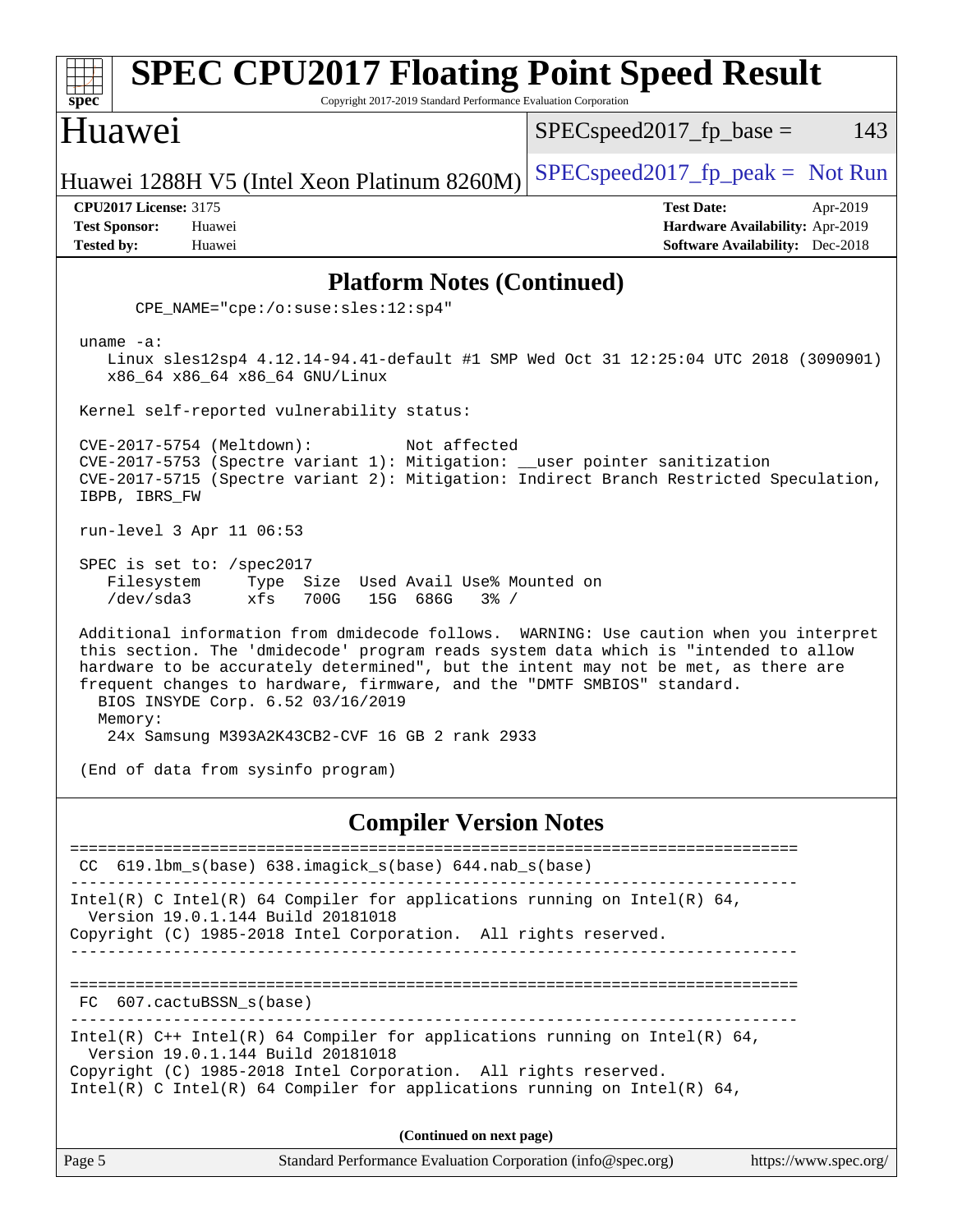| <b>SPEC CPU2017 Floating Point Speed Result</b><br>Copyright 2017-2019 Standard Performance Evaluation Corporation<br>$s\overline{pec}$                                                                                                                                                                                                                                                      |                                     |                                                                                                |          |
|----------------------------------------------------------------------------------------------------------------------------------------------------------------------------------------------------------------------------------------------------------------------------------------------------------------------------------------------------------------------------------------------|-------------------------------------|------------------------------------------------------------------------------------------------|----------|
| Huawei                                                                                                                                                                                                                                                                                                                                                                                       | $SPEC speed2017$ fp base =          |                                                                                                | 143      |
| Huawei 1288H V5 (Intel Xeon Platinum 8260M)                                                                                                                                                                                                                                                                                                                                                  | $SPEC speed2017_fp\_peak = Not Run$ |                                                                                                |          |
| <b>CPU2017 License: 3175</b><br><b>Test Sponsor:</b><br>Huawei<br><b>Tested by:</b><br>Huawei                                                                                                                                                                                                                                                                                                |                                     | <b>Test Date:</b><br>Hardware Availability: Apr-2019<br><b>Software Availability:</b> Dec-2018 | Apr-2019 |
| <b>Compiler Version Notes (Continued)</b>                                                                                                                                                                                                                                                                                                                                                    |                                     |                                                                                                |          |
| Version 19.0.1.144 Build 20181018<br>Copyright (C) 1985-2018 Intel Corporation. All rights reserved.<br>$Intel(R)$ Fortran Intel(R) 64 Compiler for applications running on Intel(R)<br>64, Version 19.0.1.144 Build 20181018<br>Copyright (C) 1985-2018 Intel Corporation. All rights reserved.                                                                                             |                                     |                                                                                                |          |
| FC 603.bwaves_s(base) 649.fotonik3d_s(base) 654.roms_s(base)                                                                                                                                                                                                                                                                                                                                 |                                     |                                                                                                |          |
| $Intel(R)$ Fortran Intel(R) 64 Compiler for applications running on Intel(R)<br>64, Version 19.0.1.144 Build 20181018<br>Copyright (C) 1985-2018 Intel Corporation. All rights reserved.                                                                                                                                                                                                     |                                     |                                                                                                |          |
| $621.wrf\_s(base)$ $627.cam4_s(base)$ $628.pop2_s(base)$<br>CC.                                                                                                                                                                                                                                                                                                                              |                                     |                                                                                                |          |
| $Intel(R)$ Fortran Intel(R) 64 Compiler for applications running on Intel(R)<br>64, Version 19.0.1.144 Build 20181018<br>Copyright (C) 1985-2018 Intel Corporation. All rights reserved.<br>Intel(R) C Intel(R) 64 Compiler for applications running on Intel(R) 64,<br>Version 19.0.1.144 Build 20181018<br>Copyright (C) 1985-2018 Intel Corporation. All rights reserved.<br>------------ |                                     |                                                                                                |          |

## **[Base Compiler Invocation](http://www.spec.org/auto/cpu2017/Docs/result-fields.html#BaseCompilerInvocation)**

[C benchmarks](http://www.spec.org/auto/cpu2017/Docs/result-fields.html#Cbenchmarks): [icc -m64 -std=c11](http://www.spec.org/cpu2017/results/res2019q2/cpu2017-20190428-12582.flags.html#user_CCbase_intel_icc_64bit_c11_33ee0cdaae7deeeab2a9725423ba97205ce30f63b9926c2519791662299b76a0318f32ddfffdc46587804de3178b4f9328c46fa7c2b0cd779d7a61945c91cd35)

[Fortran benchmarks](http://www.spec.org/auto/cpu2017/Docs/result-fields.html#Fortranbenchmarks): [ifort -m64](http://www.spec.org/cpu2017/results/res2019q2/cpu2017-20190428-12582.flags.html#user_FCbase_intel_ifort_64bit_24f2bb282fbaeffd6157abe4f878425411749daecae9a33200eee2bee2fe76f3b89351d69a8130dd5949958ce389cf37ff59a95e7a40d588e8d3a57e0c3fd751)

[Benchmarks using both Fortran and C](http://www.spec.org/auto/cpu2017/Docs/result-fields.html#BenchmarksusingbothFortranandC): [ifort -m64](http://www.spec.org/cpu2017/results/res2019q2/cpu2017-20190428-12582.flags.html#user_CC_FCbase_intel_ifort_64bit_24f2bb282fbaeffd6157abe4f878425411749daecae9a33200eee2bee2fe76f3b89351d69a8130dd5949958ce389cf37ff59a95e7a40d588e8d3a57e0c3fd751) [icc -m64 -std=c11](http://www.spec.org/cpu2017/results/res2019q2/cpu2017-20190428-12582.flags.html#user_CC_FCbase_intel_icc_64bit_c11_33ee0cdaae7deeeab2a9725423ba97205ce30f63b9926c2519791662299b76a0318f32ddfffdc46587804de3178b4f9328c46fa7c2b0cd779d7a61945c91cd35)

[Benchmarks using Fortran, C, and C++:](http://www.spec.org/auto/cpu2017/Docs/result-fields.html#BenchmarksusingFortranCandCXX) [icpc -m64](http://www.spec.org/cpu2017/results/res2019q2/cpu2017-20190428-12582.flags.html#user_CC_CXX_FCbase_intel_icpc_64bit_4ecb2543ae3f1412ef961e0650ca070fec7b7afdcd6ed48761b84423119d1bf6bdf5cad15b44d48e7256388bc77273b966e5eb805aefd121eb22e9299b2ec9d9) [icc -m64 -std=c11](http://www.spec.org/cpu2017/results/res2019q2/cpu2017-20190428-12582.flags.html#user_CC_CXX_FCbase_intel_icc_64bit_c11_33ee0cdaae7deeeab2a9725423ba97205ce30f63b9926c2519791662299b76a0318f32ddfffdc46587804de3178b4f9328c46fa7c2b0cd779d7a61945c91cd35) [ifort -m64](http://www.spec.org/cpu2017/results/res2019q2/cpu2017-20190428-12582.flags.html#user_CC_CXX_FCbase_intel_ifort_64bit_24f2bb282fbaeffd6157abe4f878425411749daecae9a33200eee2bee2fe76f3b89351d69a8130dd5949958ce389cf37ff59a95e7a40d588e8d3a57e0c3fd751)

## **[Base Portability Flags](http://www.spec.org/auto/cpu2017/Docs/result-fields.html#BasePortabilityFlags)**

603.bwaves\_s: [-DSPEC\\_LP64](http://www.spec.org/cpu2017/results/res2019q2/cpu2017-20190428-12582.flags.html#suite_basePORTABILITY603_bwaves_s_DSPEC_LP64)

**(Continued on next page)**

Page 6 Standard Performance Evaluation Corporation [\(info@spec.org\)](mailto:info@spec.org) <https://www.spec.org/>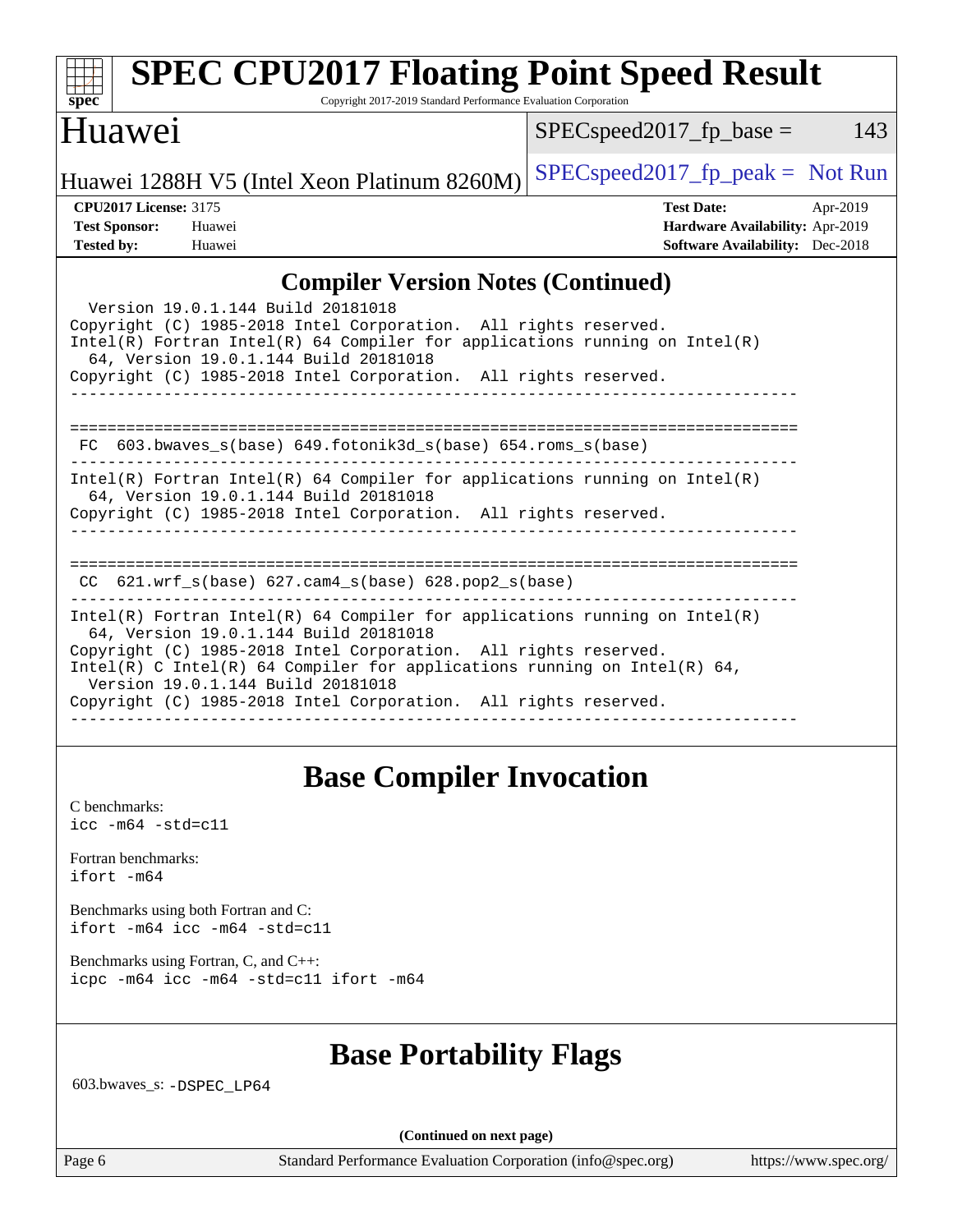

The flags files that were used to format this result can be browsed at <http://www.spec.org/cpu2017/flags/Intel-ic18.0-official-linux64.2019-04-02.html> <http://www.spec.org/cpu2017/flags/Huawei-Platform-Settings-SKL-V1.9-revC.html>

You can also download the XML flags sources by saving the following links: <http://www.spec.org/cpu2017/flags/Intel-ic18.0-official-linux64.2019-04-02.xml> <http://www.spec.org/cpu2017/flags/Huawei-Platform-Settings-SKL-V1.9-revC.xml>